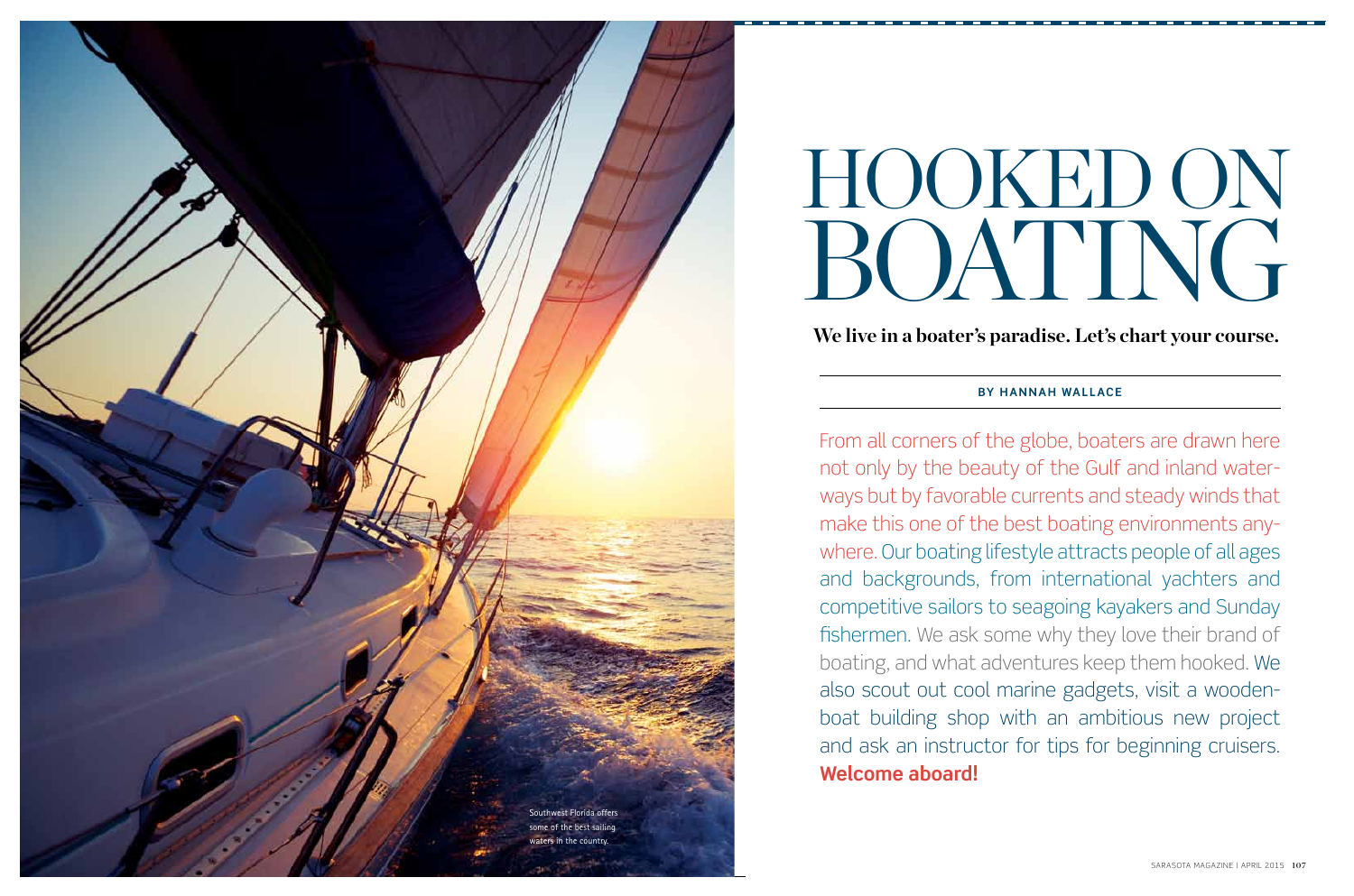## Michelle Lee | **21-foot Viper 640 sailboat**

**Name:** *Coming in Hot*, after Lee's tendency as a learner to sail full-speed into the dock

**Docked:** On a trailer at City Island's Sarasota Sailing Squadron

**Boating history:** "I grew up in Sarasota, but I didn't learn as a child," says Lee. She and her husband lived elsewhere for a while, but when they returned in 2007, "the first thing I did was learn to sail."

**Features:** As a "one-design" class racing sailboat, the Viper can't be altered for competition (when everyone's racing the exact same boat, the sailor's skills are the defining factor) and has just enough room for a four-man crew.

**The lifestyle:** Lee has two weekly sailing dates: a fun excursion with the all-women Luffing Lassies, and a Sunday race, during which she competes, usually with a team of girlfriends, against primarily male teams—which has led to a few dents and scratches on her boat. "The men are encouraging, but for a long time they gave me a wide berth at races," she says. "Now it's actually a compliment that they're jostling me." She and her husband and two sons will soon take the boat to races on the east coast.

**The camaraderie:** After racing, people gather at the squadron or sail to Marina Jack for dinner. And Lee has found kindred spirits among the independent, fun-loving Luffing Lassies.

**Why boating?:** "The water, the wind—it's never the same twice. You can sail your whole life, and you're always learning."

## THE DOCKMASTER "We just have to be flexible," says the

**For When You Discover Your Honey Hole: HD GPS Anchor+ motor** With a push of a **lights**

button, this trolling motor will compensate for wind, waves and current to keep the bow of your boat within a few feet of that precise spot. rhodanmarine.com

#### **For When the Fun Goes Past Sundown: LED under-boat For Staying Put in Shallow Flats: Power-Pole**

Spot the fish—or be spotted yourself with colorful, bright and long-lasting LEDs that light up the water as you float across it. oceanled.com

This motorized anchoring system secures your boat faster and more stealthily than chucking a traditional anchor into the water. power-pole.com

#### **For Finding the Fish and Finding Your Way: GPSMAP**

Computers are everywhere these days, and boats are no exception. This combination chartplotter/sonar lets you see where you're going and what's underneath you. garmin.com



#### **For Staying Ahead of the Storm: WM-3 Sirius XM Satellite**

This weather and radio module gives real-time reports and forecasts, even tracking storm cells on your chart screen, via Sirius satellite. simrad-yaching.com



#### **For When Fido Comes Along: Paws Aboard**

This special set of stairs attaches to your boat's existing ladder, letting fourlegged swimmers climb up out of the water with ease. pawsaboard.com

In 2001, dockmaster Sam Chavers oversaw 109 slips at downtown's Marina Jack. Now, after \$10 million in capital investments, Chavers is responsible for 316 slips, plus a mooring field for 50 more boats, with another 59 slips planned. In fact, Marina Jack has become the area's No. 1 generator of visitor traffic (when taking into account Bayfront Park's popularity, too).

Chavers and his staff of 15 are also responsible for Marina Jack's busy fuel station, two ship stores, boater amenities like showers and laundry, as well as a service station that does everything from cleaning to major repairs. "We're like a landlord for all the boats," he says.

On any given day, Chavers might be greeting local jetskiers in for a refuel or a wealthy Wisconsin couple docking their 130-foot luxury yacht for the weekend.

Florida native.

The point, he says, is to give as many people as possible access to the water. After all, the marina is city property, and in addition to the private boats, Chavers serves commercial fishermen and charter operations, rental companies and even the Coast Guard. "We're always asking, 'How we can we be a mechanism for people to get out there?'" he says. "Even [for] people who don't have the ability to purchase boats." To that end, Chavers' next project will be enhancing the marina's watersports activities, like kayaking, paddleboarding and jetski rentals.

Chavers says he loves his job, especially the people, from fishermen he sees every day to international travelers he may meet only once. Many people return year after year, with ever enhanced boats and stories from around the world.



**Local boaters on the siren call of the sea.**

"It's different than if you were, say, a bill collector," he says. "It's a great atmosphere all the time."



## GREAT GEAR Cool new tools and toys for boaters.





Locally, West Marine carries these products, or they can be special-ordered at other marine suppliers.



## **L MARINERS' TALES**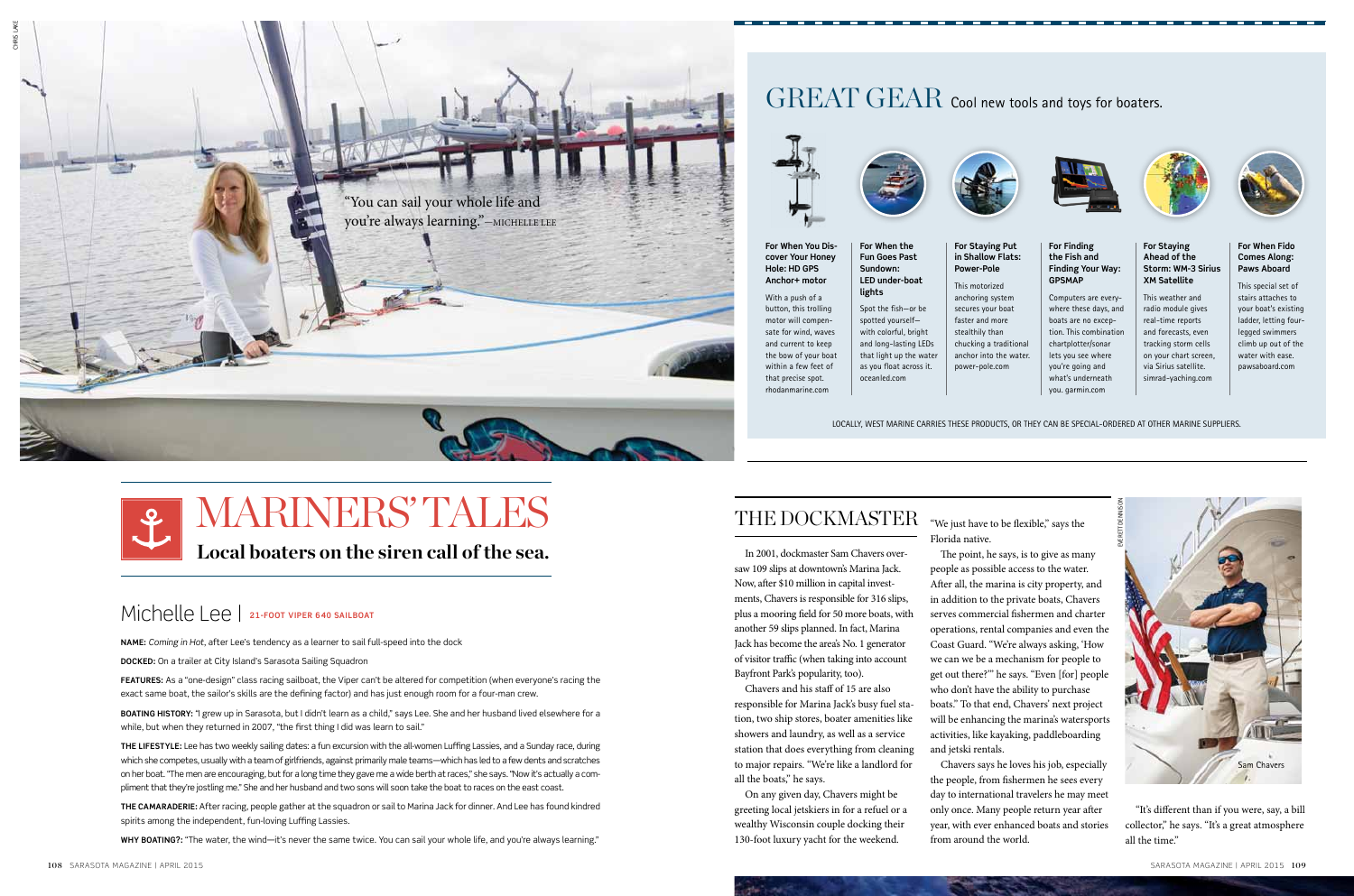#### **Bird Key Yacht Clu b**

Private club that offers a beautiful view of the downtown Sarasota skyline. 301 Bird Key Drive, Sarasota (941) 953-4455 birdkeyyc.com

## **Bradenton Yacht Club**

Private, family-oriented club with 550-plus members with diverse boating skills. 4307 Snead Island Road, Palmetto (941) 722-5936 bradentonyachtclub.com

## **The Field Club**

Exclusive private club in a historic setting on the Intracoastal Waterway on Roberts Bay. 1400 Field Road, Sarasota (941) 924-1201 thefieldclub.com

## **Longboat Key Club Moorings**

Full-service, 291-slip marina with long-term and short-term rentals available. 2630 Harbourside Drive Longboat Key, FL (941) 383-8383 longboatkeymarina.com

## **16.5-foot Wil derness Systems " Tempest" sea kayak**

**Docke d:** on Catts' 16-boat trailer

**THE CAMARADERIE:** Catts' passion for paddling led him to open Happy Paddler Eco-Tours, where he meets a lot of out-of-town visitors ready to relax and enjoy themselves. "It's like being on vacation all the time," he says. "Nobody's in a bad mood when they come to my job."

**Why boating?** "It's like yoga: your breath is part of it, you're stretching, you're getting full-body exercise, you're healthy and happy. You come off the water feel ing whole."

**Features:** After trying out "every single other" brand, Catts prefers the Wilder ness Systems' balance of speed, comfort and stability. His Tempest model in cludes a moderately chined hull, which allows him to maneuver in rougher condi tions, plus a low deck and bow, for speed and smoothness, as well as retractable skeg system that helps the boat adjust to wind and current conditions.

**Boating history:** "I've been [kayaking] my whole life," he says. "My grandmother lived on Longboat Key, and my little brothers and I grew up exploring Sarasota Bay."

**The lifestyle:** Catts appreciates the solitude of paddling recreationally, calling it a meditative equivalent to a long hike in the woods. Kayaks can maneuver in places most boats can't go, which allows for idyllic isolation. "My favorite spot is Longboat Pass," he says. "The sandbars—the water's so clear, it's a great spot to see dolphins and search for conch shells." He also takes advantage of rough, windy days to "surf" the waves in his kayak. ing whole." Rent-a-

Fun and unusual watercraft for hire.



## RENT-A-RIDE

Sitting sturdy on its eponymous cylinders, the **pontoon boat** has a broad, flat deck that's perfect for hosting up to 14 people for smooth cruises, barbecues, you name it. It's the ultimate party boat—especially on the calm waters of Sara sota Bay and the Intracoastal—and available from many local companies. Start ing at \$199 for four hours; check out CB's Outfitters for a selection. cbsoutfit ters.com/boat-rentals

## Shane Catts **MARINER'S TALE**

Eighteen-foot-long electric **Duffy boats** come with room for eight people, a can opy shade, and a clear conscience—no gas emissions here. And they're as quiet as the wind. Find them at Venice's Crow's Nest Marina. Starting at \$80 for an hour, or \$210 for three. crowsnest-venice.com/marina/duffy-electric-boat-rentals

No, you can't drive it yourself, but an **air boat** is inland Florida's quintessential watercraft—the giant "fan" for propulsion lets it zig and zag over shoreline grass lands as easily as the water. Climb aboard as a passenger with an expert-piloted tour of the Peace River. Starting at \$43 an hour; most tours are for four or fewer people. peacerivercharters.com

Book a night or a week aboard an air-conditioned **luxury houseboat.** This is as close as you can get to enjoying a boat owner's brand of freedom—sailing to local beaches or marinas, anchoring and hanging out on your own schedule. Engle wood's Gulf Island Tours even offers limousine service within a 30-mile radius; yachts starting at \$225 a night or \$1,200 a week. thegulfview.com

### **Regatta Pointe Marina**

On the northern shore of the Manatee River, with 350 slips for ves sels up to 120 feet. 1005 Riverside Drive, Palmetto (941) 729-6021 regattapointemarina.com

#### **Sarasota Sailing Squadron**

Member-owned sailing club adjacent to Mote Marine Laboratory in Ken Thompson Park. 1717 Ken Thompson Parkway, Sarasota (941) 388-2355 sarasotasailingsquad ron.org

### **Sarasota Yacht Clu b**

Private club with a full range of activities for members. 1100 John Ringling Blvd., Sarasota (941) 365-4191 sarasotayachtclub.org

#### **Venice Yacht Clu b**

Private club with broad range of boating and other organized events. 1330 Tarpon Center Drive, Venice (941) 488-7708 veniceyachtclub.com

## **Join the Club**

Yacht clubs are a great way to connect with other boaters and to enjoy all sorts of events and social activities both on and off the water. Here's a sampling.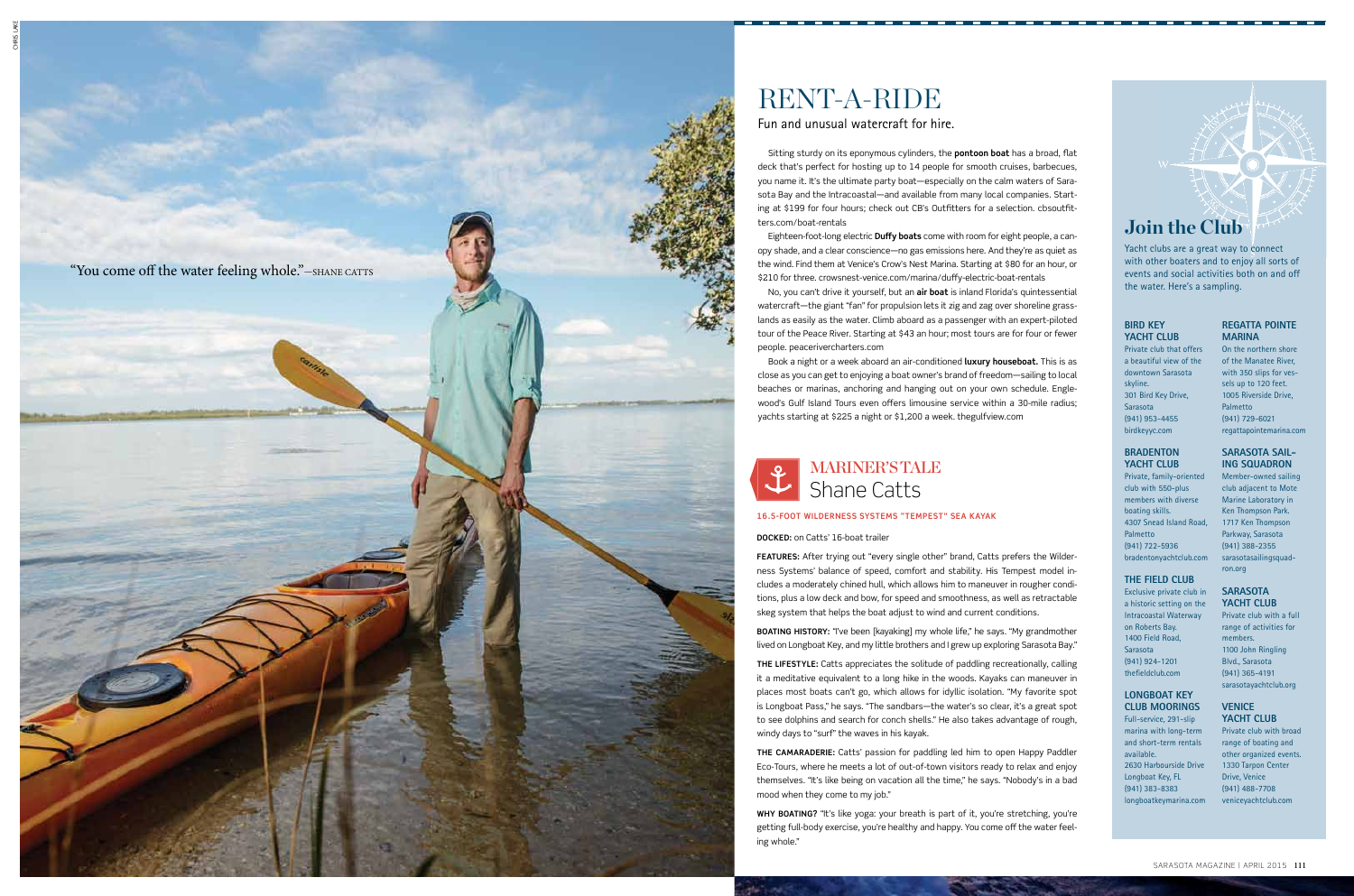**55-foot Grand Banks Aleutian 55RP, hull No. 2, the first of its model in the U.S.**

**Name:** *Dragon*, for its Malaysian manufacturing site, which the Rosanskys visited while it was being constructed

**Docked:** At the couple's canal-front, Lido Key home

**Features:** The elevated flybridge, which helps when navigating shallow waters, was a big selling point, as was the modern interior with solid teak flooring. There's a full galley, several refrigerators, a wine cooler, electric grill, utility room with washer/dryer, and a living room-like "salon" with a pop-up, 40-inch television, plus TVs in each of the three below-deck staterooms (which have cedar-lined closets).

**Boating history:** "We're boating now for about 30 years," says Marty. "We had sailboats, then started out with a small power boat, then got one a little bigger, then a little bigger. We're not going to get one any bigger than this. When you get bigger than 55 feet, you need a full-time captain."

**The lifestyle:** The Rosanskys enjoy the Sarasota Yacht Club's weekend cruises, which include potluck dinners and "a lot of camaraderie," to destinations like Boca Grande, St. Petersburg and Key West. Day trips might include lunch at Venice's Crow's Nest. In June, a captain will sail the boat to Nantucket, where they'll take over, stopping at various destinations en route to their summer home in Maine.

**Why boating?** "Having a boat is like a magic carpet," says Marty. "It takes you to places you wouldn't ordinarily go."



## **21-foot Paramount Center Console motorboat**

**Name:** *Super Fisherman*, though they jokingly refer to it as The Fish Boat

**Docked:** At the couple's floating dock behind their Sarasota home

## Marty and Diana Rosansky **MARINER'S TALE**

**Features:** A 225-horsepower Evinrude E-tec motor, reaching top speeds of 60 mph. Several storage compartments for coolers, life vests, towels and other on-the-water essentials.

**Boating history:** "We're both Sarasota natives, which is rare," Kim says. "We grew up on the water; we've have been exposed [to boating] our entire lives."

**The lifestyle:** "We are high-energy people and tend to be on the move," Kim says, so boating serves a dual purpose. Some days they go out at the end of a busy work day to relax and de-stress; other days, the two take turns pulling each other on kneeboards, skis and surfboards. They used to go fishing, but now they're too impatient to wait for a bite. Kim admits some of the attraction is "the thrill of going fast!"

## Kim and Steve Kildahl **MARINER'S TALE**

**The camaraderie:** "We work with boats [Steve owns and operates Central Marine Services of Sarasota], so there's an overlap [between] work and pleasure, and even in our clients," she says [Kim is a CPA]. They often join their friends for a day on the water, cruising to South Lido and Longboat Pass or stopping for lunch at New Pass or Marina Jack.

**Why boating?** "What part of our lives *isn't* affected by boating?" Kim asks. "The animals—manatees and dolphins—and being outside—we just love being on the water."

"Twenty years from now

you will be more disp-

pointed by the things that

you didn't do than by the

ones you did do. So throw

off the bowlines. Sail away



from the safe harbor.

Catch the trade winds in

your sails. Explore. Dream.

Discover." — Mark Twain

"We grew up on the water—we've been exposed [to boating] our whole lives."—Kim Kildahl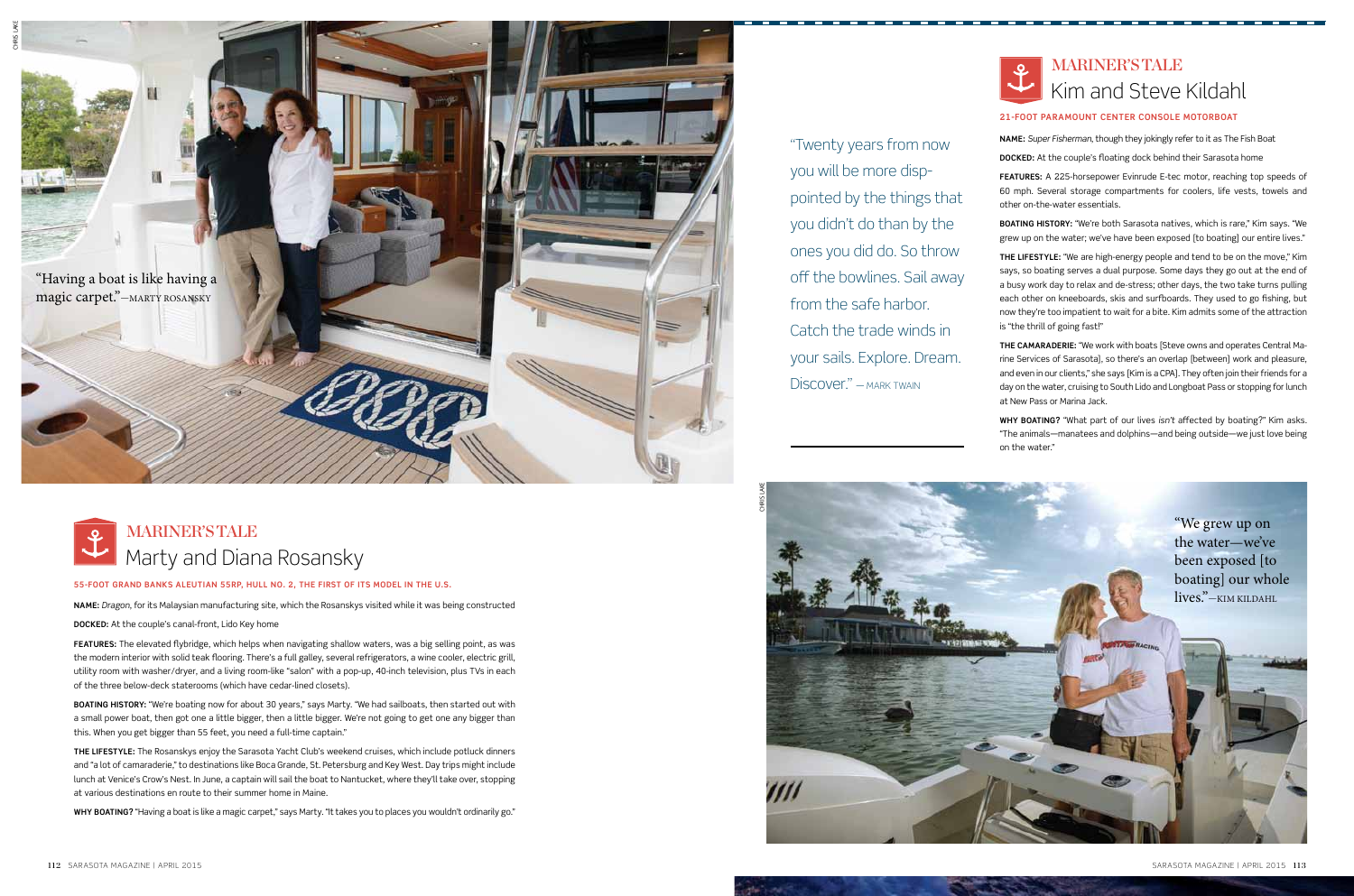In a world of high-performance, high-tech ves sels, some people still consider a wooden boat the ultimate expression of marine artistry. That's true at F.I.S.H. BoatWorks (part of the Cortez-based Flor ida Institute for Saltwater Heritage), where manager Rick Stewart and his volunteers devote themselves to restoring historic wooden boats, from fishing skiffs and sailboats to a replica of a Spanish longboat like those used by early explorers.

"Nobody else is doing what we are doing here," says Herman Kruegle, a Longboat Key retiree who volunteers full-time at BoatWorks and shares Stew art's passion for preserving the fast-vanishing art of wooden boat building.

Interested? Call (941) 254-4972 or email Rick at teakwoodisgood@gmail.com. —B0BBILYNN H0

And now they've accepted their biggest challenge to date: the *San Francesco*, a 19th-century Italian schooner. Towed by tugboat from Clearwater late this past December and currently moored at the Sea food Shack in Cortez, the *San Francesco* was built in 1870 and sailed around the world. Originally built to transport Italian marble, it was restored in the late 1960s as a pleasure sailing yacht, but later sank, de stroying the electrical and diesel systems. Today the ship boasts most of her original teak woodwork, but it is going to take a lot of love—and about \$2.5 mil lion—to restore her to her former glory.

## TO SAVE A SCHO

The first step will be hauling the *San Francesco* out of the water and towing her to F.I.S.H. This short trip will cost nearly \$15,000, and Stewart says time is of the essence—the longer the boat is in the water, the more the integrity of her wood is compromised. "I need the public's help," he says. "We are going to arrange [a] foundation, but it takes time and this boat needs to be moved now."

Stewart and Kruegle believe a restored *San Fran cesco* will attract visitors to Cortez, one of the last working fishing villages in Florida, and heighten interest in wooden boats. "Anybody who has a busi ness here will prosper: restaurants, gift shops, lodg ing," Stewart says. "Everyone will benefit from the ship being here."

## **A Cortez group of wooden boat restorers takes on its biggest project yet.**